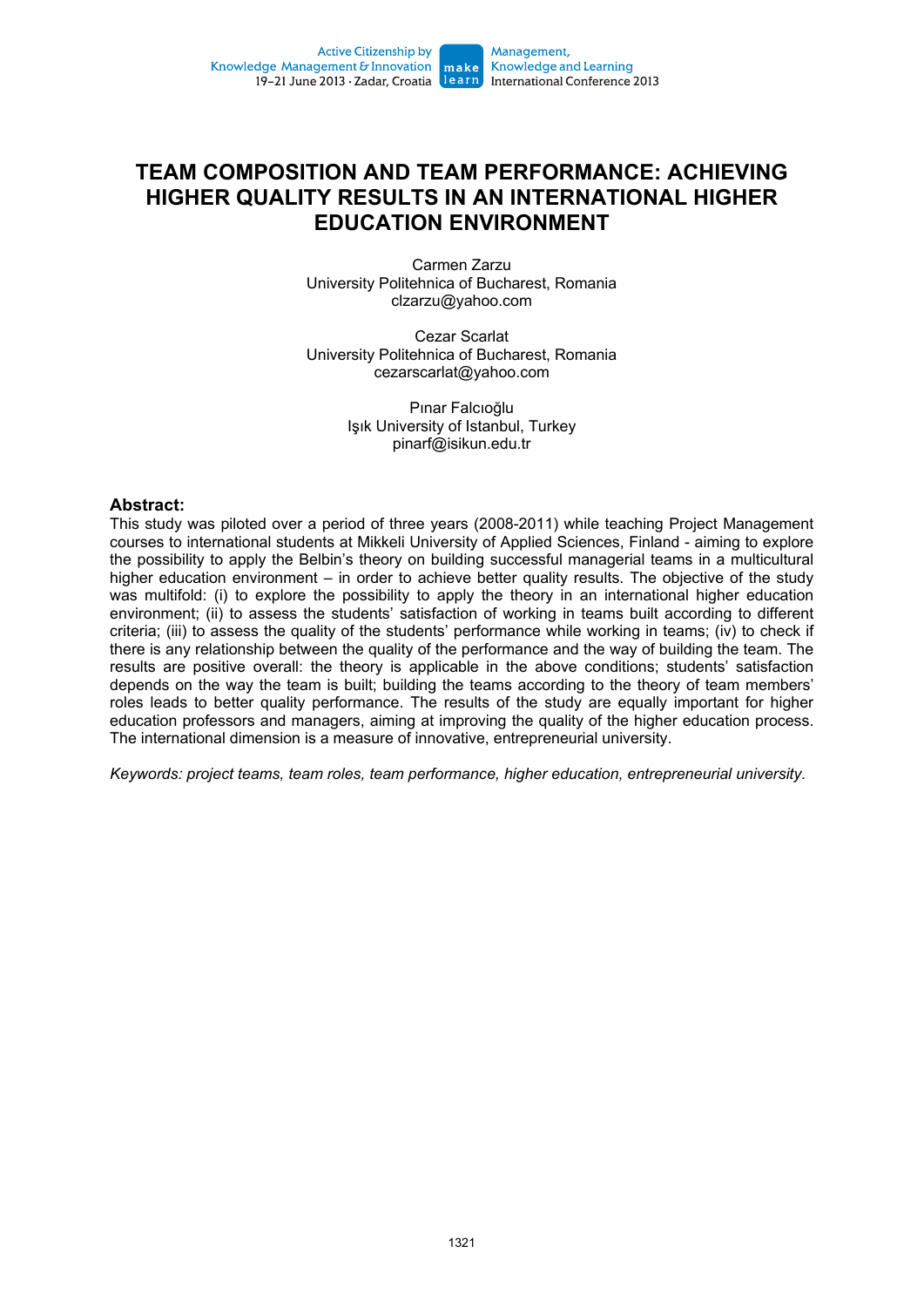# **1***.* **INTRODUCTION: LITERATURE REVIEW**

In recent years, firms increasingly rely on designing teams in different ways in order to use their resources effectively and consequently increase their competitiveness. When reviewing the literature on team design and relating it to team performance recent literature review articles identify three broad categories of design factors: team composition, task design, and organizational context (Cohen and Bailey, 1997; Kozlowski and Bell, 2003 ).

#### **1.1. The effect of Team Composition on Team Performance and on Member Satisfaction**

Besides many other factors, team composition has been identified as a key factor that influences team performance (Senior, 1997; Belbin, 2002). Team composition not only questions what individual members bring to the group in terms of skill, ability, experience, role etc. but also whether these individual capabilities combine to result in higher performance for the team as a whole forming a synergy. Literature that has focused on design factors points at aggregated member characteristics, member heterogeneity and team size as categories associated with team composition (Stewart, 2006).

From the perspective of aggregated member characteristics, different abilities of individuals provide the team with a different resource and each recource adds linearly to team performance. Therefore the value of the team success is based on the value of the team members (Templar, 2011; Chapman, 2011).

Member heterogeneity perspective supports that different abilities do not add up linearly, their interactions should also be studied. Studies focus on the affects of heterogeneity or homogeneity of team member characteristics on team performance. Team heterogeneity is believed to create a significant synergy for the team (Dyaram and Kamalanabhan, 2011; Templar, 2011; Hsu, Wu and Yeh, 2011; Van der Haar, Jehn and Segers, 2008) as well as more conflict and miscommunication (Aritzeta, Ayestaran and Swailes, 2005; He and Thatchenkery, 2011; Lech et al., 2010; Staehle, 1999).

In Kurtzberg's study (2000) where he investigated the relationship of diversity, creativity, and conflict, results showed that a mix of creative and non-creative people leads to higher levels of creative performance, but at the expense of team member satisfaction. However, many empirical studies have also revealed that higher levels of diversity lead to higher satisfaction and motivation and thereby to higher quality team output (Katzenbach and Smith, 1993; Kurtzberg, 2000; Staehle, 1999).

The final perspective of review for group composition research was thus to assess whether team size is related to team performance and member satisfaction. Although large teams can generate more outputs because additional members add resources and skills to teams, additional members also complicate the amount of interactions, thereby decreasing satisfaction and trust among members and leading to lower performance for the team as a whole. Empirical evidence suggests that an optimal team size of around five to nine persons is observed in most of the sciences (Qurashi, 1993), an optimal size of seven for project teams (Stewart, 2006) and six persons in managerial teams (Belbin, 1981). There seems to be a strong theoretical argument in the literature that small teams lead to increased team cohesiveness, improved communication and coordination (Horwitz, 2005). It is also commonly accepted that "a team is a small number of people with complementary skills who are committed to a common purpose, performance goals and approach for which they hold themselves mutually accountable" (Katzenbach and Smith, 1994, p. 45). Amid its relative limits ("small" is a relative notion) this definition will be accepted across this article, due to its obvious advantages and large acceptance.

*The main purpose of this study is to investigate the influence of team composition on team performance and member satisfaction, particularly the influence of team member diversity in terms of roles played in a team.*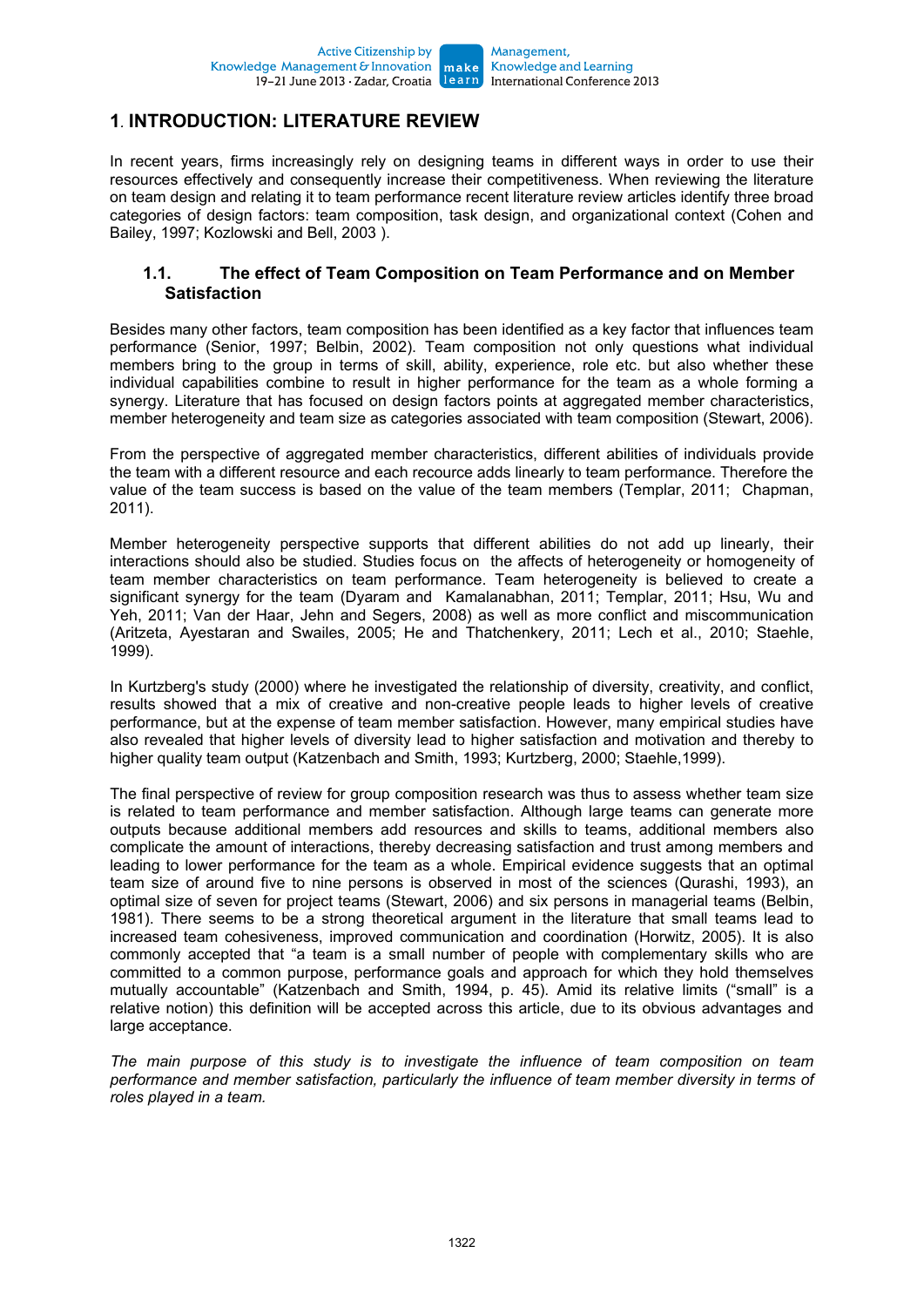#### **1.2. Belbin's theory on successful teams**

A consistent theory on building successful teams was constructed by R. Meredith Belbin and his collaborators from the *Industrial Training Research Unit (ITRU)* from Cambridge, UK, over years of solid multi-industry and multi-country research (Belbin, 1996a, 1996b, 1999, 2002). Issues like ideal size of the team, why teams succeed or fail, team leadership, designing a winning team, key team roles were addressed, studied and eventually offered solutions. Referring to management teams, the ideal size seems to be six, accepted between four and eight.

The theory is centred on the team roles and how they better match in order to avoid conflicts, and build sound management teams. There are eight roles that have been identified and declared as "useful people to have in teams", so-called: *company worker, chairman, shaper, plant, resource investigator, monitor-evaluator, team worker, completer-finisher* (Belbin, 2002, p. 74).

In the empirical literature, among studies testing whether teams with a diverse combination of team roles as defined in Belbin's theory have higher team performance, some have reached supporting results (Belbin, Aston and Mottram, 1976; Belbin, 2002; Prichard and Stanton, 1999; Park and Bang, 2002) whereas some have reached opposing results (Partington and Harris, 1999; Senior, 1997). While it has been accepted that the evidence is mixed, Aritzeta, Swailes and Senior (2007) conclude that the model and its accompanying Inventory have adequate convergent validity.

In a recent empirical study based on Belbin's theory, Higgs, Plewnia and Ploch (2005) have investigated the influence of team composition on team performance by considering the complexity of task as an additional factor. The data consisted of 29 teams formed from 270 employees returning the self-assessment Belbin questionnaires. Findings reveal that team performance is positively influenced by high diversity for teams with high complexity tasks.

In another recent study by van de Water, Ahaus and Rozier (2008) where the model is designed according to the team composition construct of Ten Haaf, Bikker and Adriaanse (2002) using Belbin's nine-role SPI, no significant relation has been found between balanced teams and performance. Research included a population of 39 teams of 234 comparable MBA students.

Although the Belbin model has been designed for management teams, Fisher, Hunter and Macrosson (2002) found no differences between management and non-management teams in terms of team performance, reinforcing the idea that the model can also be applied to non-managerial roles.

*In order to contribute to the empirical literature on Belbin's theory,the present study is focused on building teams in line with the team roles defined in the theory where the teams are composed of international students working on their academic projects with the aim of achieving higher quality results and work satisfaction.* 

#### **1.3. The entrepreneurial university and its international dimension**

Teams from different sectors such as industry, agriculture, services, education, health, administration, military, culture, sports and arts (music mostly) have attracted research interest throughout time due to their own specificities. Recent research areas of increasing interest have been Research and Development (R&D) sector (Dyaram and Kamalanabhan, 2011; Itaya and Niwa, 2011; Chatterjee, 2012), high-tech industries (Wu et al., 2005; Itaya and Niwa, 2011; Crosby, 2012) and Information Technology and Communication sectors (Yang and Lee, 2006; Dyaram and Kamalanabhan, 2011). Due to these sectors' close connection with universities there has been increasing number of studies on team performance among university R&D teams (De Luis Carnicer et al., 2005).

The academia is not only a top-level education and research services provider but a significant resource of knowledge, as well as business start-ups (Breitenecker, Schwarz and Claussen, 2011). However, the university community seems to be less studied itself by its own scholars. *This paper intends to contribute at bridging this gap.* 

The entrepreneurialism in universities started to be a topic of increasing interest among higher education policy makers since Burton Clark has published the first results of his studies on entrepreneurial universities (1998). Other studies have followed: the Organization for Economic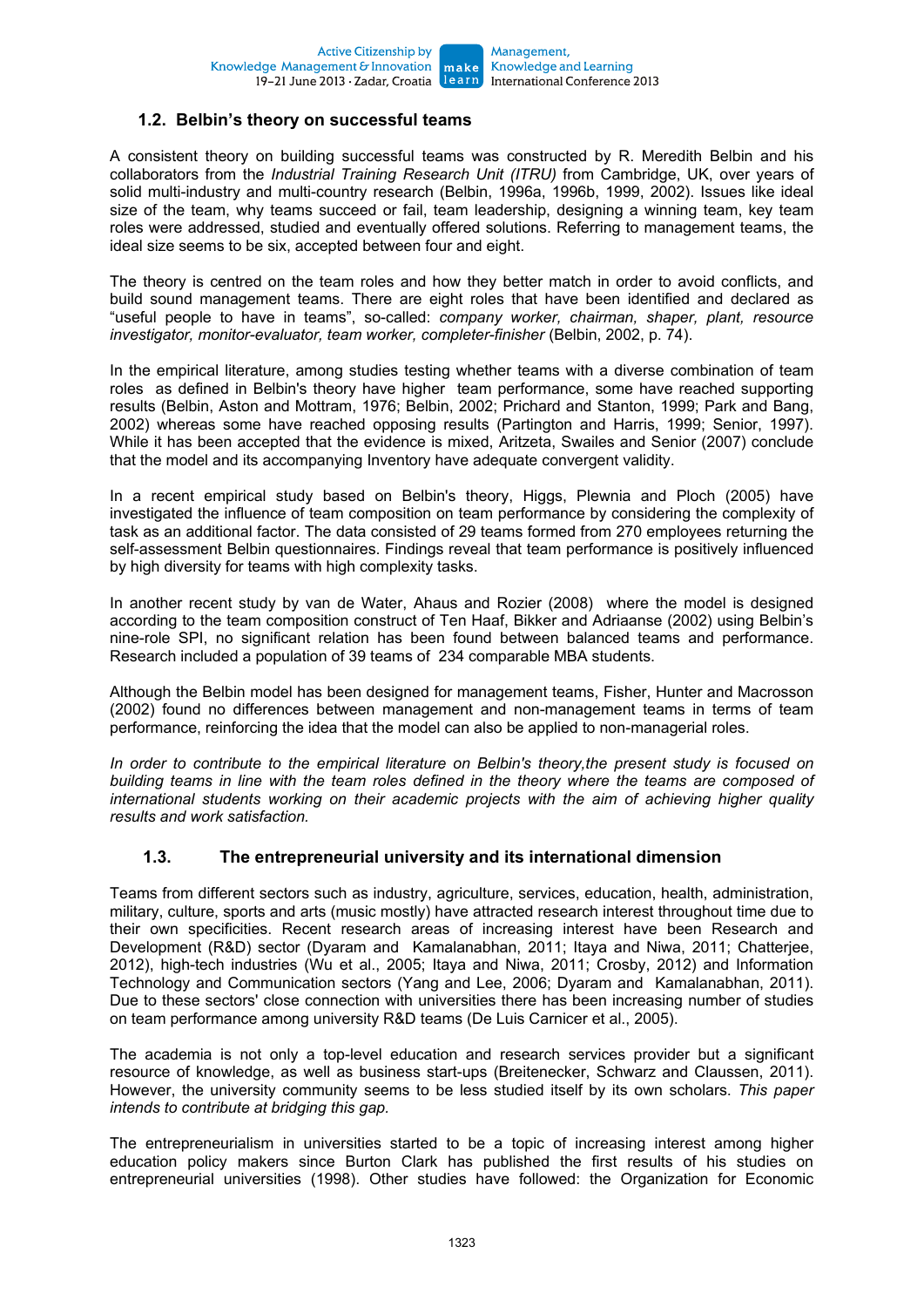Cooperation and Development has devoted a special issue of the *Journal of Higher Education Management and Policy* to this subject (OECD, 2005) and *The Society for Research into Higher Education* has edited a collection of articles on entrepreneurialism in universities (Shattock, 2009).

Based on the Stevenson's theory on entrepreneurial organization (Stevenson and Jarillo, 1990) and Clark's studies on entrepreneurial university (Clark, 1998), Scarlat and Brustureanu (2009) have shown that international dimension of the universities is a characteristic of the dynamic, innovative, entrepreneurial universities.

In the European Union, the internationalization of the higher education has a more specific name: the creation of a European higher education and research area. In the globalized world of higher education, the quality of the higher education and ranking of the universities are unavoidable. However, the ranking of universities is not an objective per se; it aims at achieving higher academic performances and better quality of the educational process - on one hand – and, on the other hand, to stimulate international exchanges of faculties, students, best practice and teaching methods. And, as said, the international dimension is a measure of dynamic, innovative, entrepreneurial universities (Martinez and Kitaev, 2009).

Towards the entrepreneurial university, the quality of higher education is a complex result and effect of a multitude of influencing factors. Amid international dimension, quality of the competency-based curricula and academic staff, the entrepreneurial perspective of the teaching and learning process (Temple, 2009) is of foremost importance. *From this entrepreneurial perspective of higher education, this study's scope of work includes international students attending project management courses at under-graduate level in a multicultural, higher education environment, as members of project teams.* 

# **2. RESEARCH OBJECTIVES AND METHODOLOGY**

The objective of this study is multifold:

to explore the possibility to apply the Belbin's theory on teams structure in an international, multicultural higher education environment – namely teams of students with different cultural backgrounds, in a Western European university; (ii) to assess the students' satisfaction of working in teams built according to different criteria; (iii) to assess the quality of the students' performance while working in teams; (iv) to check if there is any relationship between the quality of the performance and the way the team is built.

The study was completed by one of the authors while teaching *Project Management Skills* course to international under-grad students at University of Applied Sciences in Mikkeli, Finland, over a period of three years (September 2008 – September 2011). The sixth experiment was conducted in September 2012 and data processing is currently in progress.

There were 148 active students surveyed in total. They reported 28 different cultural backgrounds (countries). There were 5 series of experiments as presented in Table 1.

| No. | <b>Month, Year</b> | <b>No. of students</b> | <b>Team size</b> | No. of teams | No. of<br>countries |
|-----|--------------------|------------------------|------------------|--------------|---------------------|
|     | September, 2008    |                        |                  |              |                     |
| 2   | September, 2009    | 30                     |                  |              |                     |
| 3.  | February, 2010     | 25                     |                  |              |                     |
|     | September, 2010    | 36                     |                  |              | 14                  |
| 5.  | September, 2011    | 36                     |                  |              |                     |
|     | Total              | 148                    |                  | 33           |                     |

**Table 1:** The samples of students surveyed – while working in teams

Source: own research

 1 The total number of different cultural backgrounds does not match – as some of them are repeating over years. There were students from all continents and 28 countries: Argentina, Armenia, Australia, Belgium, Cameroon, Chile, China, Czech Republic, Estonia, Finland, France, Germany, Hong Kong, Mexico, Moldova, Netherlands, Nigeria, Pakistan, Poland, Romania, Russia, Slovakia, South Korea, Spain, Sudan, Turkey, Ukraine, and Vietnam.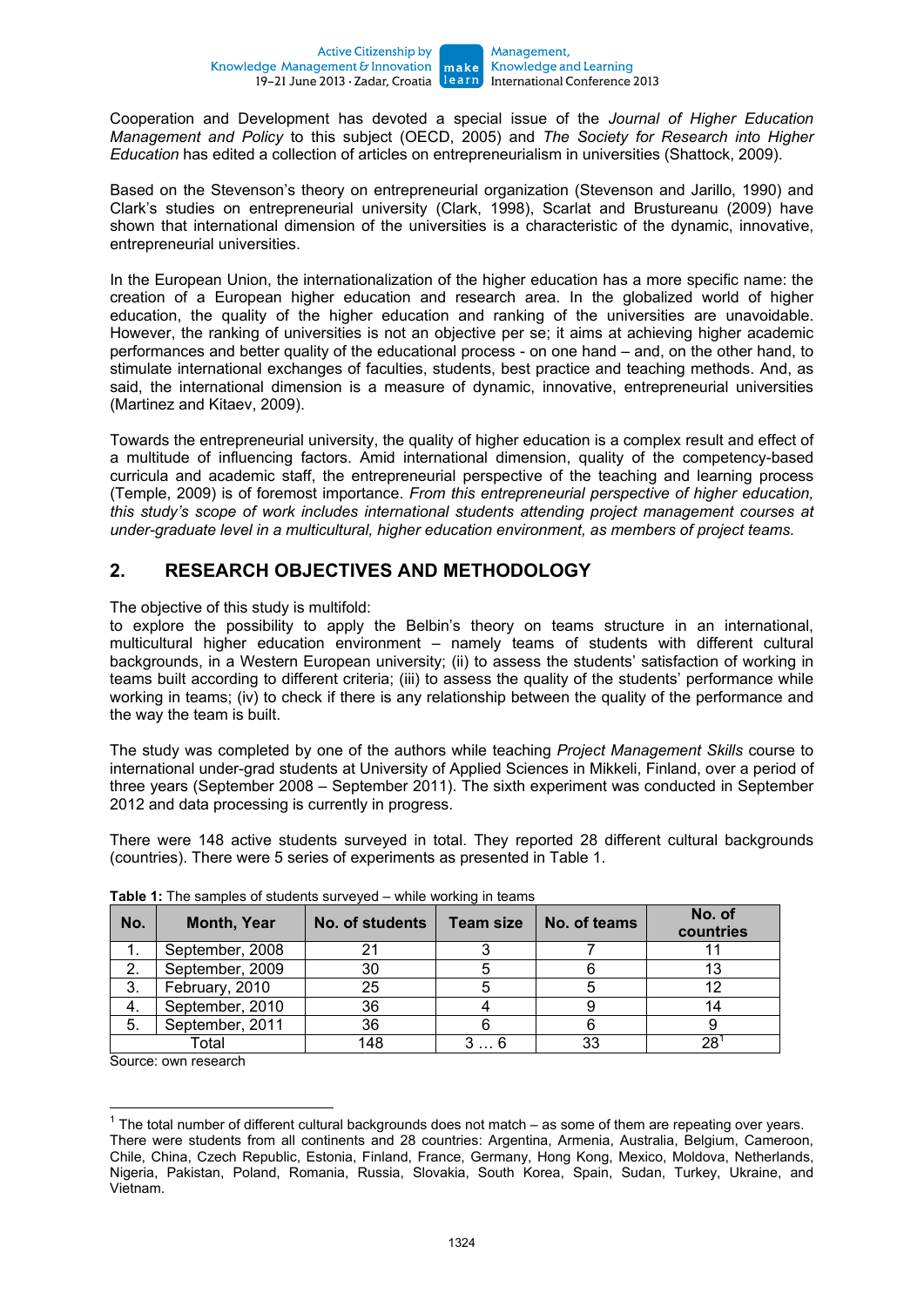As far as methodology:

- During each series of experiments, the students were given team assignments (small projects to work on); the teams were equal as size, and assignments were quite similar as difficulty and duration;
- The size of the teams varied from experiment to experiment (3 to 6 students, depending also on the class size) as presented in Table 1;
- There were two types of assignments: type I assignments completed in teams built randomly; type II of assignments completed in teams built according to the individual team roles, as described;
- The students' individual team roles were assessed by *A self-perception inventory* test (Belbin, 2002, pp. 147-152);
- The average performance of the students in the context of an experiment was assessed as the average of the individual team grades, depending on the quality of the projects completed (grades on the 1-to-10 scale, 10=max); it was calculated for each team experiment in two cases – teams built randomly (Assignment I) and teams built considering the team roles (Assignment II);
- The satisfaction level in the context of an experiment was calculated as an average of the team members' satisfaction, assessed by the end of the course, for each type of assignment (1-to-5 scale, 5=max); for homogeneity of results, the average score was multiplied by 2 factor.

# **3. RESEARCH RESULTS AND DISCUSSION**

The results of the 5 series of experiments are synthetically displayed in Table 2.

| No. | No. of experiment   | <b>Assignment I</b> |                     | <b>Assignment II</b> |                     |
|-----|---------------------|---------------------|---------------------|----------------------|---------------------|
|     |                     | <b>Performance</b>  | <b>Satisfaction</b> | Performance          | <b>Satisfaction</b> |
|     | <b>Experiment 1</b> | 7.33                | 8.43                | 8.21                 | 8.90                |
| 2.  | <b>Experiment 2</b> | 8.50                | 7.77                | 8.33                 | 7.25                |
| 3.  | <b>Experiment 3</b> | 8.20                | 8.37                | 8.30                 | 7.46                |
| 4.  | <b>Experiment 4</b> | 7.88                | 6.71                | 8.38                 | 8.86                |
| 5.  | <b>Experiment 5</b> | 8.50                | 8.12                | 8.22                 | 7.69                |
|     | Average score       | 8.08                | 7.88                | 8.29                 | 8.03                |

**Table 2:** The survey results – by experiments

Source: own research

The experiments were conducted as planned and all the research objectives were matched. There were built teams of students of different sizes, in line with the Belbin's theory on team roles, in a multicultural higher education environment (i); their work satisfaction and performance were assessed while working in such teams against satisfaction and performance while working in teams built randomly (ii and iii, respectively); the results lead to some comments and interpretations, and some relationships are identified (iv).

Overall, the students' average performance is higher in case of the teams built in line with the team roles (8.29 compared to 8.08). The same conclusion is valid in case of the students' satisfaction while working in such teams (8.03 compared to 7.88).

By experiments, the results are different: only the experiments 1, 3 and 4 are evidence for an increase in quality of the performance; and only the experiments 1 and 4 show a higher satisfaction. However, one should notice that "Belbin teams" contribute to a homogenisation of the quality of performance: the lower values in case of Assignment I increase (7.33 to 8.21; 7.88 to 8.38; 8.20 to 8.30; *lower the value, higher the increase* Δ), and, conversely, the higher values decrease (8.50 to 8.33; 8.50 to 8.22). Consequently, it is worth to continue a deeper analysis.

The data processed and re-presented in the Table 3 allow a closer look at the results and more comments. The gain in students' performance ( $\Delta$  performance) continuously decreases with the size of the team. Thus: *the team size matters: the quality of the teams of 3 or 4 students can probably be improved by building the teams in line with the team roles.* For teams of 5 the results are not conclusive while teams of 6 seem to be too large in case of students' projects (the didactic projects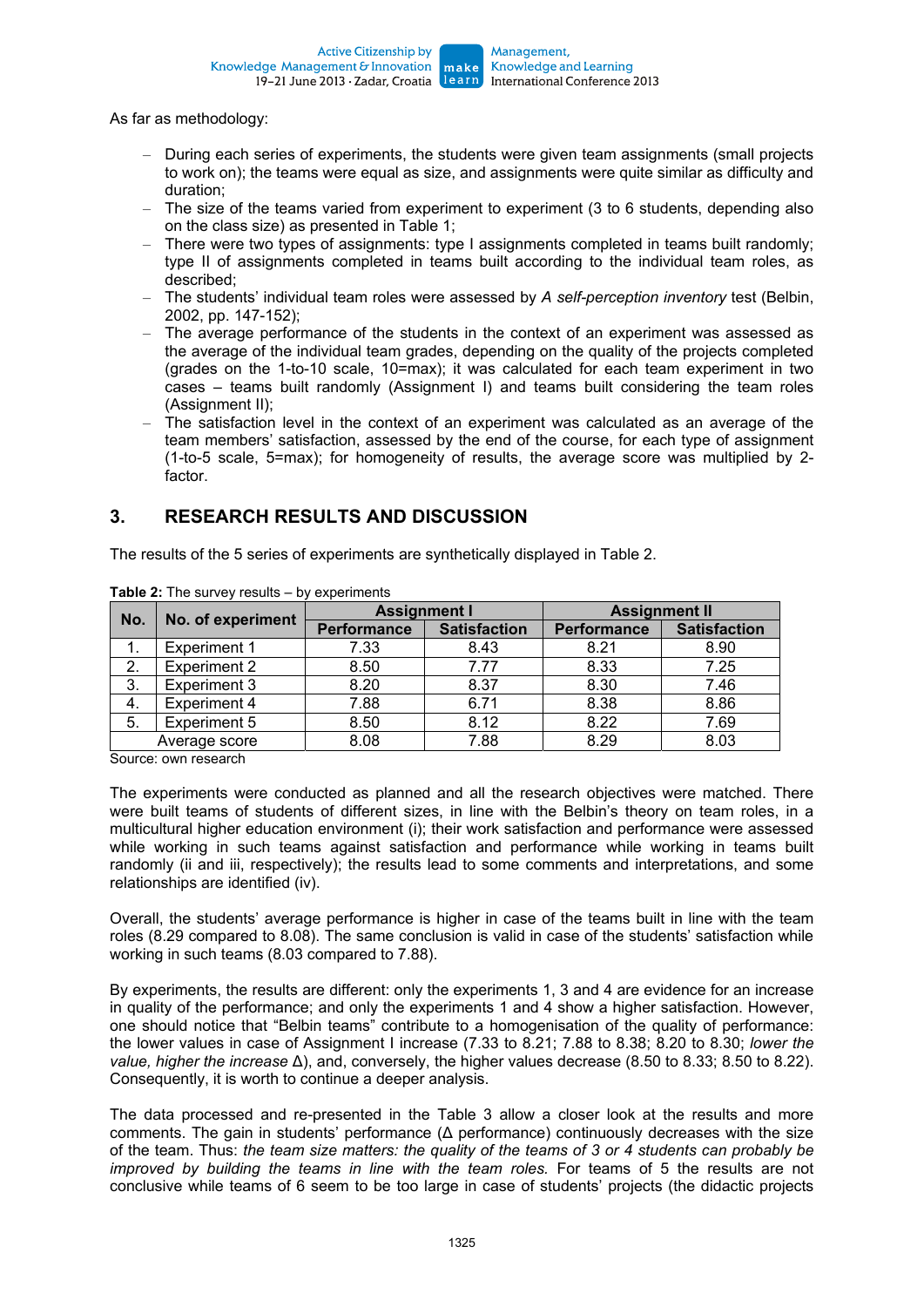are, in general, small). In addition, it should be mentioned that student teams are not necessarily managerial teams.

| No. of experiment   | <b>Team size</b> | performance | $\Delta$ satisfaction |
|---------------------|------------------|-------------|-----------------------|
| <b>Experiment 1</b> |                  | 0.88        | 0.47                  |
| <b>Experiment 2</b> |                  | 0.50        | 2.15                  |
| Experiment 3        |                  | 0.10        | $-0.91/0.11$          |
| Experiment 4        |                  | $-0.17$     | $-0.52$               |
| Experiment 5        |                  | $-0.28$     | $-0.43$               |

**Table 3:** The survey results – by experiments and team size

Source: own research

The class size seems to matter too: in the context of the type I assignments, the satisfaction level is higher in smaller size classes (the classmates know better each other than in larger classes) – experiment 1 (21 students) and experiment 3 (25 students).

The satisfaction level is measured subjectively and is subjective itself. However, it is remarkable that variations in satisfaction levels follow the variations in performance levels – excepting, surprisingly, the experiment 3. Closer inspection of the comments written by students in the satisfaction evaluation forms identified the reason: strong individual conflicts of personality in two teams and extreme low satisfaction. Eliminating those values and re-calculating the level of satisfaction (experiment 3, II), the level 7.46 (Table 2) becomes 8.48 and Δ satisfaction (in experiment 3) becomes 0.11 instead of - 0.91 (Table 3).

New set of data demonstrates that variations in the level of satisfaction, yet subjective, follow the sense of variations in performance; i.e. satisfaction is in relationship with performance. *Summarizing: building the smaller teams (3, 4 and, partly, 5 members), in line with team roles proposed by the Belbin's theory on the team structure, both quality of the team performance and team members' satisfaction increase.* 

#### **4. CONCLUSIONS AND RECOMMENDATIONS**

In case of teams of international students, while working on didactic projects in teams, it is possible to increase the quality of the students' performance as well as their work satisfaction by building smaller teams (3, 4 students), and in line with the theories on team roles.

The implications are important for higher education managers and professors, adding value to the teaching and learning process, by using interactive methods and stimulating teamwork, ultimately leading to higher quality in higher education.

### **5. LIMITATIONS AND FURTHER RESEARCH**

This study explored some aspects related to the process of building teams of international students, aiming to increase quality of their performance and satisfaction. However, in spite of authors' intention to continue the study, the research was limited to a few experiments.

The study could be extended in several areas and directions as: finer analysis of the correlation between performance, satisfaction, team and class size; study of larger or smaller teams; teamwork against individual work; influence of cultural background; explore performance and quality when teams are built differently (by personal affinity, friendship).

### **REFERENCE LIST**

- 1. Aritzeta, A., Ayestaran, S. and Swailes, S. (2005). Team role preference and conflict management styles, *International Journal of Conflict Management*, *16*, 157–82.
- 2. Aritzeta, A., Swailes, S., Senior, B. (2007). Belbin's Team Role Model: Development, Validity and Applications for Team Building, *Journal of Management Studies*, *44*(1), 96-118.

<sup>1</sup>  $2^2 \Delta$  = value (Assignment II) – value (Assignment I)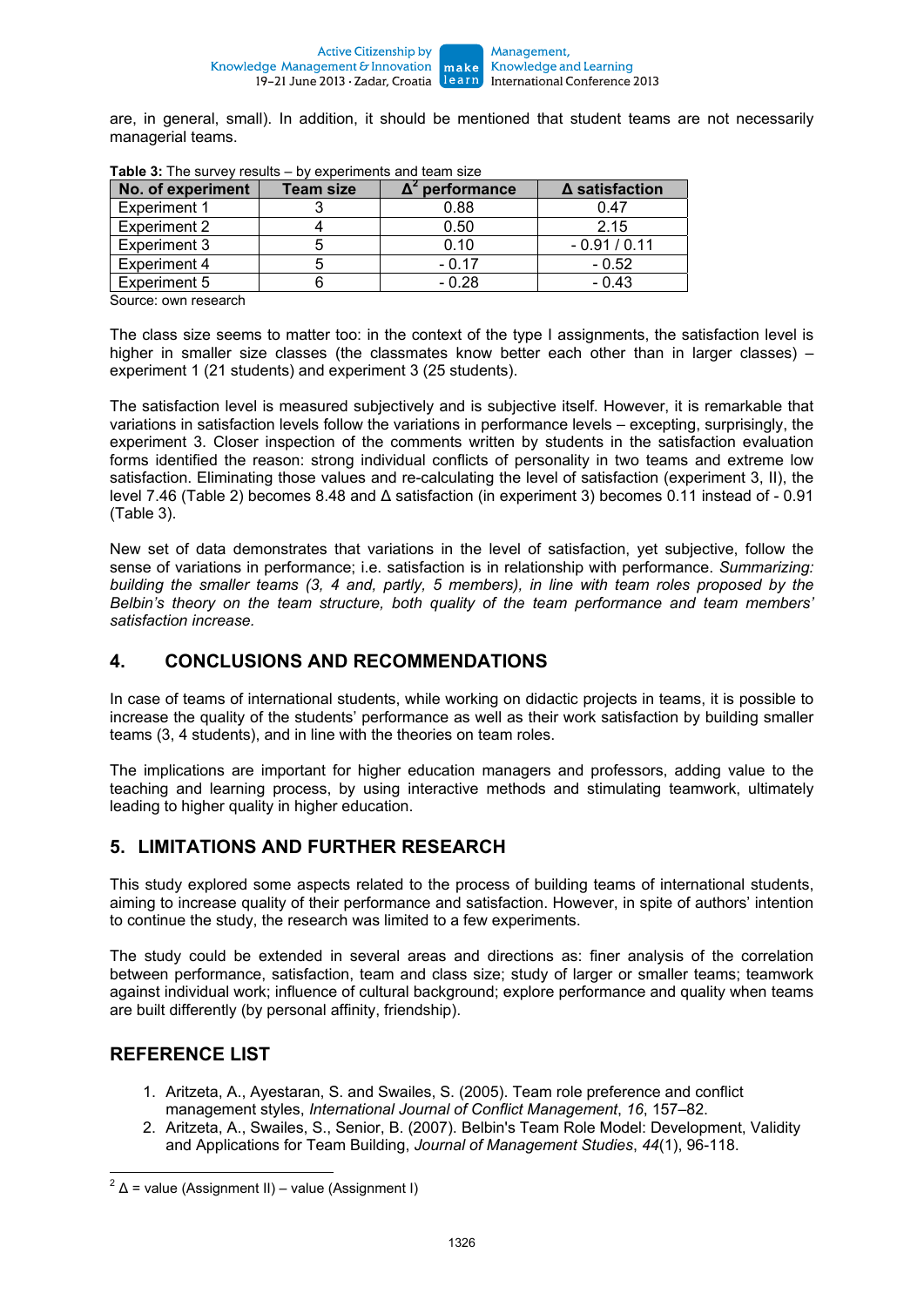- Knowledge and Learning
- 3. Belbin, R.M. (1996a). *Team roles at work*. Oxford, UK: Heinemann.
- 4. Belbin, R.M. (1996b). *How to build successful teams … The Belbin Way* (CD-ROM). Oxford, UK: Heinemann.
- 5. Belbin, R.M. (1999). *Changing the way we work*. Oxford, UK: Heinemann.
- 6. Belbin, R.M. (2002). *Management teams. Why they succeed or fail.* Oxford, UK: Butterworth-Heinemann.
- 7. Belbin, R.M, Aston R., Mottram, D. (1976). Building effective management teams, *Journal of General Management*, *3*, 9-23.
- 8. Breitenecker, R.J., Schwarz, E.J., Claussen, J. (2011). The influence of team heterogeneity on team processes of multi-person ventures: an empirical analysis of highly innovative academic start-ups, *International Journal of Entrepreneurship and Small Business*, *12*(4), 413-428.
- 9. Chapman, H. (2011). *Herbert Chapman on football. The reflections of one of Arsenal's greatest managers.* GCR Books Ltd., London.
- 10. Chatterjee, D. (2012). Innovativeness: a team knowledge and communication perspective, *International Journal of Innovation and Learning*, *12*(3), 229-246.
- 11. Clark, B.C. (1998). *Creating Entrepreneurial Universities: Organizational Pathways of Transformation*. Paris and Oxford: International Association of Universities and Elsevier Science.
- 12. Cohen, S.G. & Bailey, D.E. (1997). What makes teams work: Group effectiveness research from the shop floor to the executive suite. *Journal of Management*, *23*, 239-290.
- 13. Crosby, P. (2012). Characteristics and techniques of successful high-technology project managers, *International Journal of Project Organisation and Management*, *4*(2), 99-122.
- 14. De Luis Carnicer, P., Martinez Sanchez, A., Perez Perez, M., Vela Jimenez, M.J. (2005). Team empowerment: an empirical study in Spanish University R&D teams, *International Journal of Human Resources Development and Management*, *5*(1), 69 - 84.
- 15. Dyaram, L. and Kamalanabhan, T.J. (2011). Diversity in software development teams: the moderating effects of interdependence, team tenure and project type, *International Journal of Business Innovation and Research*, *5*(2), 159-178.
- 16. Fisher, S.G., Hunter, T.A. and Macrosson, W.D. (2002). Belbin's team role theory: for nonmanagers also?' *Journal of Managerial Psychology*, *17*, 14–20.
- 17. He, Z. and Thatchenkery, T. (2011). Understanding culture-specific leadership relationship in a multi-cultural virtual project team (MVPT): a case study, *International Journal of Business and Globalisation*, *7*(4), 446-458.
- 18. Higgs, M., Plewnia, U., Ploch, J. (2005). Influence of team composition and task complexity on team performance, *Team Performance Management*, *11*(7), 227.
- 19. Horwitz S.K. (2005). The Compositional Impact of Team Diversity on Performance: Theoretical Considerations, *Human Resource Development Review*, *4*(2), 219-245.
- 20. Hsu, B.F., Wu, W.L., Yeh, R.S. (2011). Team personality composition, affective ties and knowledge sharing: a team-level analysis, *International Journal of Technology Management*, *53*(2/3/4), 331-351.
- 21. Itaya, K. and Niwa, K. (2011). Trial implementation of a highly autonomous small-team-type R&D management model in a Japanese electronics company, *International Journal of Technology Management*, *53*(2/3/4), 273-288.
- 22. Katzenbach, J.R. and Smith, D.K. (1994). *The Wisdom of Teams. Creating the High-Performance Organization*. New York: HarperBusiness.
- 23. Kozlowski, S.W.J. & Bell, B.S. (2003). Work groups and teams in organizations. In W.C. Borman, D.R. Ilgen & R.J. Klimoski (Eds.), *Comprehensive handbook of psychology: Industrial and organizational psychology*, *12*, 333-375. New York: John Wiley.
- 24. Kurtzberg, T. (2000). *Creative styles and teamwork: effects of coordination and conflict on group outcomes*, UMI dissertation, Ann Arbor, MI.
- 25. Lech, M.B., Georgiades, T.J., Sukup III, J.E., Tomovic, C.L. (2010). The impact of Product Lifecycle Management on virtual team creation: a concept change model for heightened productivity, *International Journal of Manufacturing Technology and Management*, *19*(3/4), 279-293.
- 26. Martinez, R. and Kitaev, I. (2009). Entrepreneurialism and the internationalization of higher education in a knowledge society, in: M. Shattock (ed.), *Entrepreneurialism in universities and the knowledge economy*, New York: McGraw-Hill, 121-141.
- 27. OECD Organization for Economic Cooperation and Development (2005). Entrepreneurship, *Journal of Higher Education Management and Policy*, *17*(3), Special Issue.